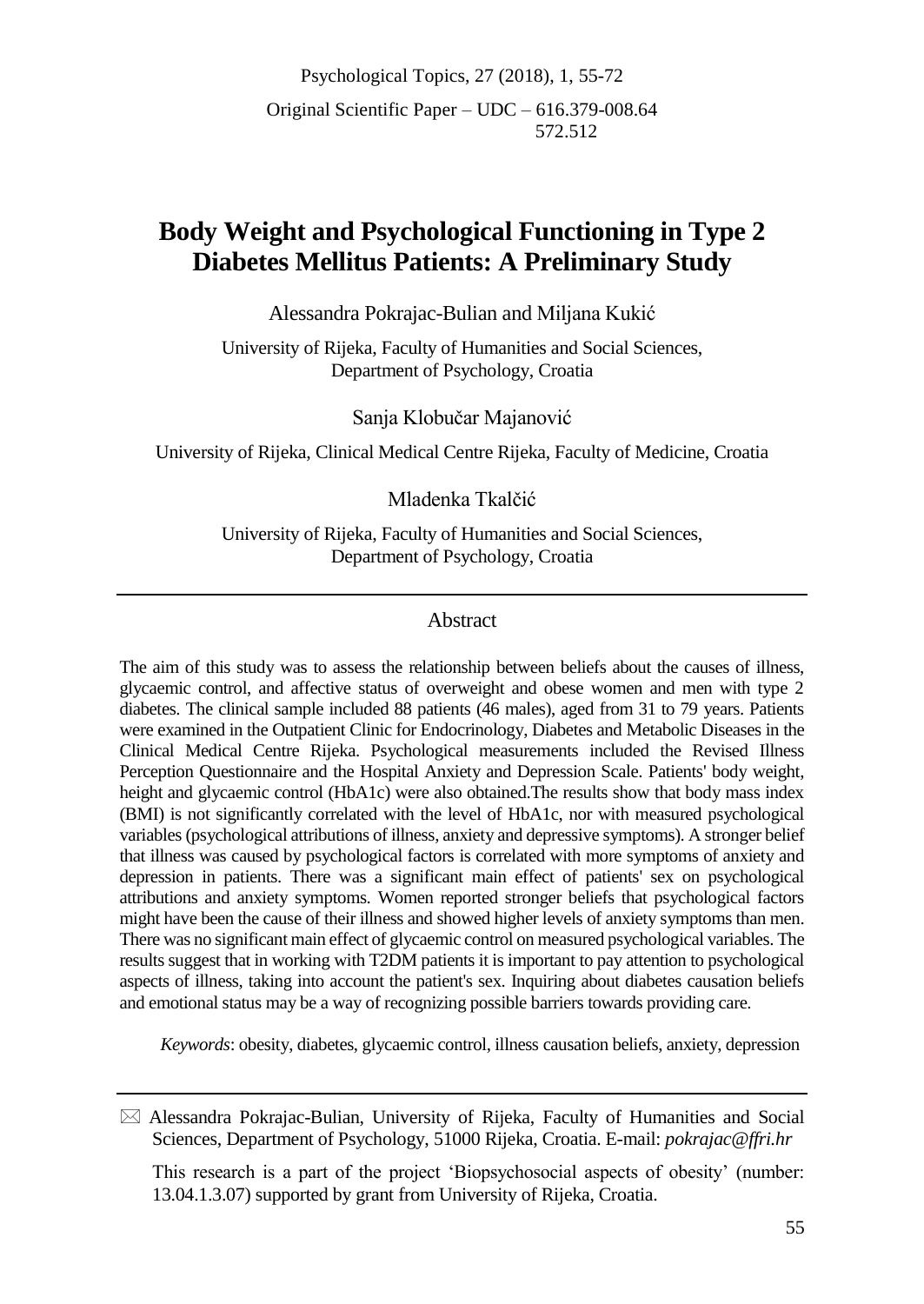### **Introduction**

Obesity and type 2 diabetes are metabolic diseases that are becoming worldwide epidemics (Everard & Cani, 2013; Lau, Carvalho, Pina-Vaz, Barbosa, & Freitas, 2015). Obesity is accompanied by numerous, potentially life-threatening, comorbid disorders, huge economic costs, and its prevalence is increasing in almost all continents and in almost all developed countries (López-Jiménez & Cortés-Bergoderi, 2011). According to the World Health Organization (2015) more than 1.9 billion adults are overweight, among whom more than 650 million are obese. In Europe over 40% of adults have excessive body weight, and about 20% are obese (Berghoefer et al., 2008). A similar situation can be found in Croatia, where more than 20.4% of the adult population is obese (Musić Milanović, 2010). Among the many health problems that arise as a result of obesity, diabetes is one of the most serious, so in the 21st century it is essential to understand the pathological processes underlying obesity and metabolic co-morbidities, especially type 2 diabetes.

Diabetes, as one of the most frequent consequences of obesity, is a complex, chronic disease that presents a huge challenge for the healthcare system due to its increasing prevalence and devastating complications (Zimmet, Magliano, Herman, & Shaw, 2014). Type 2 diabetes mellitus (T2DM) is the most common form of diabetes, accounting for 90% of cases globally. Unhealthy dietary habits and sedentary behaviour that lead to obesity are the major drivers of this global pandemic (Zimmet, 2017). According to the overall reported data, in 2016 Croatia registered almost 300 000 patients diagnosed with diabetes (Croatian Institute of Public Health, 2016). Of people with T2DM, 79% of men and 84% of women are overweight or obese (Musić Milanović, 2010).

People with diabetes are at risk of developing a variety of complications that negatively affect their quality of life and cause substantial premature mortality. Furthermore, diabetes-related complications account for a major part of healthcare costs associated with diabetes (Zhang et al., 2010). While microvascular complications, including retinopathy, nephropathy and neuropathy, tend to develop after the onset of diabetes, the risk of macrovascular complications, such as coronary heart disease, stroke and peripheral vascular disease, might be present even before the diagnosis of diabetes, partly driven by underlying insulin resistance and coexisting cardiometabolic risk factors (van Dieren, Beulens, van der Schouw, Grobbee, & Neal, 2010). In addition to vascular complications, diabetes is also associated with other co-morbidities, including increased risk of different malignancies, reproductive disorders, osteoporosis and sleep apnoea (Dede, Tournis, Dontas, & Trovas, 2014; Giovannucci et al., 2010). Good glycaemic control is essential in preventing diabetic complications. The level of glycosylated haemoglobin (HbA1c) provides a measure of glycaemic control during 8-12 weeks prior to testing (Jeffcoate, 2004). Target HbA1c goal of < 7% may be recommended for patients with short disease duration, long life expectancy, and no significant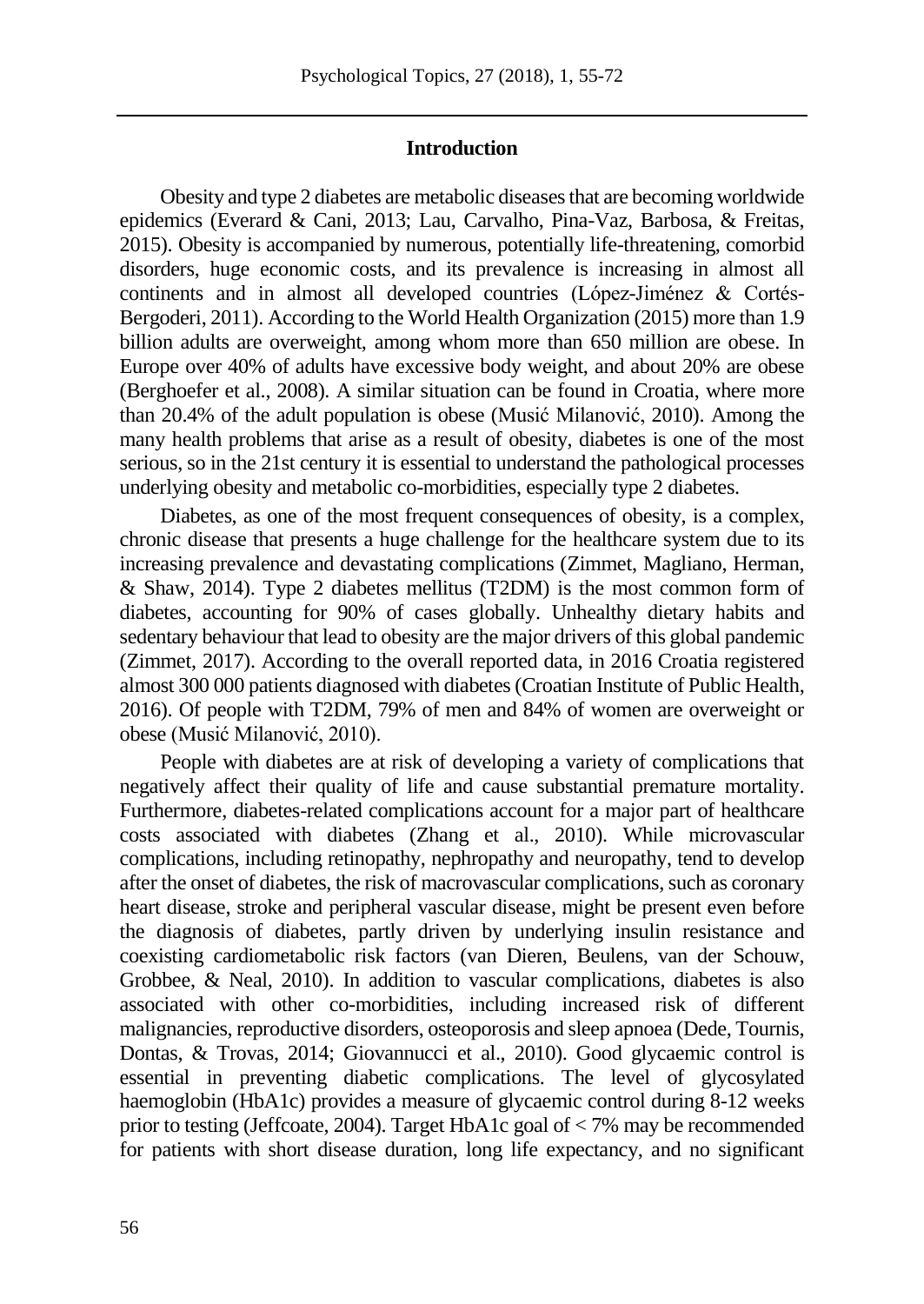cardiovascular disease. However, less stringent HbA1c goals may be considered appropriate for patients with advanced complications, limited life expectancy, a history of severe hypoglycaemia and extensive comorbid conditions (American Diabetes Association, 2018). A systematic review and meta-analysis showed that psychosocial interventions modestly but significantly improved HbA1c and mental health outcomes (Harkness et al., 2010). A complex interaction between genetic predisposition, environmental and behaviour/psychological factors drives disease aetiologies – the same is true for obesity and diabetes.

Diabetes is often accompanied by psychological factors, especially depression, anxiety and other mood disorders, since people with diabetes face the threat of blindness, amputation, end-stage kidney disease, hypoglycaemia and premature death (Piette, Richardson, & Valenstein, 2004). Compared with the general population, diabetic patients are twice as likely to experience anxiety and depression disorders (Anderson, Freedland, Clouse, & Lustman, 2001; Egede, Zheng, & Simpson, 2002). Collins, Corcoran, and Perry (2009) suggest that the prevalence of depressive symptoms in patients with diabetes is between 10.4 and 11.2%, while 22.4% of them show mild to severe depression. An international study concerning patients with diabetes, which was carried out in 17 countries, showed that major depression was 40% more frequent in patients with diabetes compared to the control group (Lin et al., 2008). Depression is consistently associated with hyperglycaemia, it increases the likelihood and risk of diabetes-related complications and nonadherence with prescribed therapy (de Groot, Anderson, Freedland, Clouse, & Lustman, 2001; Gonzalez et al., 2008; Lustman et al., 2000). Research findings show that subclinical symptoms of depression are common and persistent in patients with diabetes, are more often associated with poor regulation of diabetes than with mood disorders per se, as well as with nonadherence to treatment, increasing the risk of complications and mortality (Gonzalez, Esbitt, Schneider, Osborne, & Kupperman, 2011; Zhang et al., 2005). Diabetes and depression seem to be inter-related, even though depression frequently precedes the development of T2DM (Gonzalez et al., 2011; Mezuk, Eaton, Albrecht, & Golden, 2008). One possible explanation of this relationship is that biological factors underlying depression act as mediators between depression and disease outcome, but on the other hand it is also reasonable to take into account negative health behaviours related to depression as possible mediators, such as inactivity, poor eating habits, smoking, and failure to comply with recommendations during treatment (Gonzalez et al., 2011).

The prevalence of symptoms of mild to severe anxiety (32%) in patients with diabetes is considerably higher than in the general population (15%) (Collins et al., 2009; Lloyd, Dyer, & Barnett, 2000). The likelihood of developing anxiety disorder is about 20% higher in patients with diabetes compared to non-diabetic individuals (Lin et al., 2008). It is quite difficult to determine to what extent some of the anxiety disorders or the subclinical level of anxiety occur in people with diabetes. In mixed sample studies with patents with T2DM and T1DM the presence of anxiety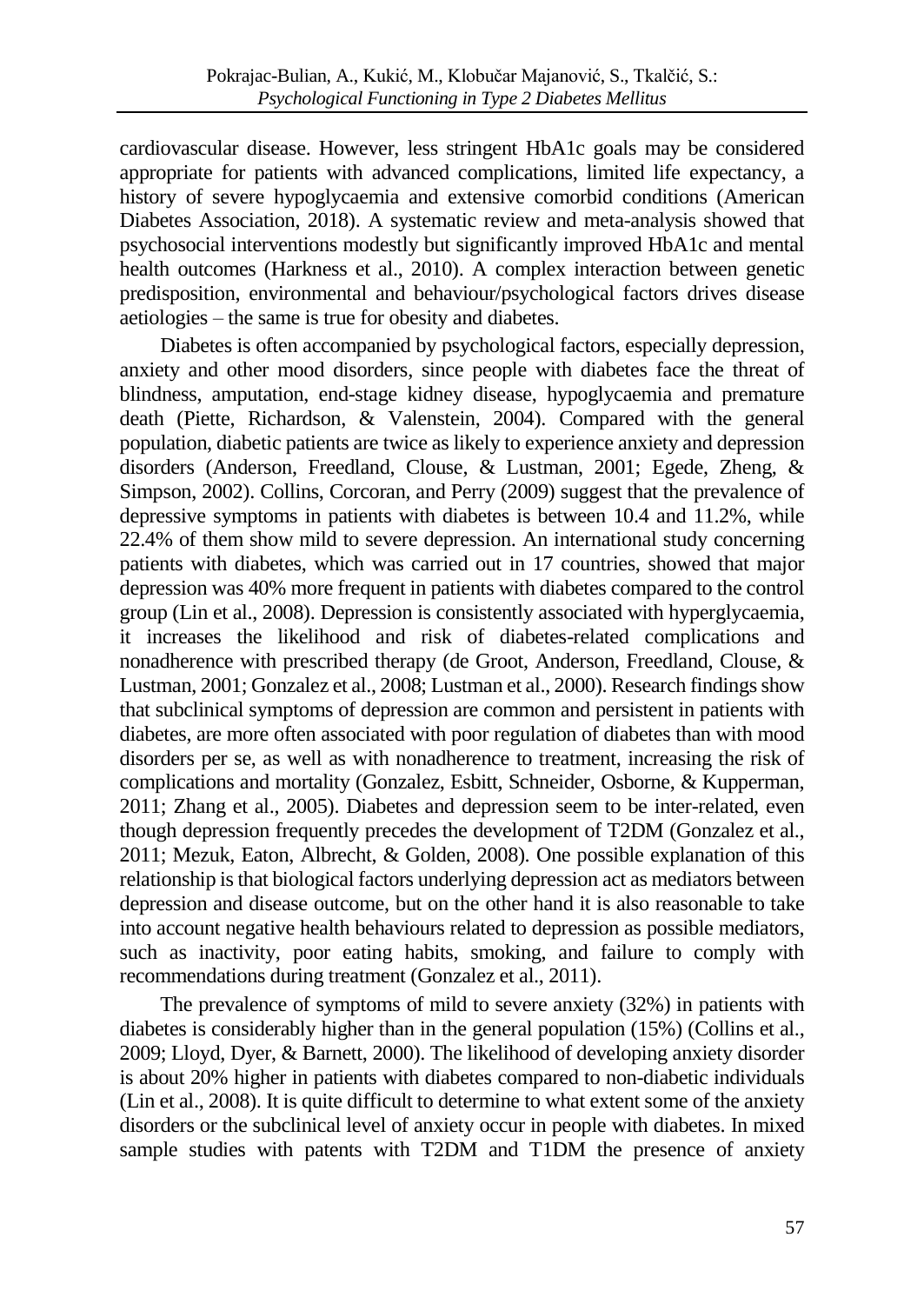symptoms ranges between 40-42% (Grigsby, Anderson, Freedland, Clouse, & Lustman, 2002; Mitsonis, Dimopoulous, & Psarra, 2009). Anxiety is often associated with the phobia and/or with a significant fear of self-injecting or self-testing in about 9 to 28% of patients, which could become a major problem in treatment adherence (Mollema, Snoek, Heine, & van der Ploeg, 2001). Among patients who take insulin, the fear of hypoglycaemia or low blood sugar levels may be present (Gonzalez et al., 2011; Weinger & Lee, 2006). Hypoglycaemia often causes irritability, cognitive dysfunction, tremors and excessive sweating. If glucose drops to a critically low level, a loss of consciousness occurs, and in some cases even death. To avoid the risks related to low blood glucose levels, patients prefer to keep higher blood sugar levels (Weinger & Lee, 2006). Other research shows that anxiety is associated with problems of facing diabetes, poor clinical outcomes, and finally it decreases a person's functionality and quality of life, even at the sub-clinical level (Gonzalez et al., 2011).

Depressive and anxious individuals with diabetes are less willing to follow selfcare and dietary recommendations, are less physically active, and are less likely to take prescribed medications (Ciechanowski, Kanton, & Russo, 2000; Collins et al., 2009). Therefore, the reduction of depressive and anxious symptoms in diabetic patients could be very useful in controlling glycaemia (Collins et al., 2009). Patients are likely to show psychological vulnerability after the diagnosis of diabetes, when their medical condition changes, when the need for intensified treatment is apparent (e.g., insulin initiation), especially after the onset of diabetes-related complications. Research findings suggest that patients' behaviours are focused on self-care, including maintaining glycaemic control in T2DM, as a result of beliefs about or perception of the disease (Harvey & Lawson, 2009).

A person's belief that diabetes is a disease that can be controlled will trigger other forms of behaviour compared to beliefs that the disease is somewhat out of their control. Intense emotional reactions that accompany the disease are also a consequence of beliefs about the illness (Mc Sharry, Moss-Morris, & Kendrick, 2012). The Common-Sense Model (CSM) of illness, as postulated by Leventhal and colleagues (Leventhal, Meyer, & Nerenz, 1980; Leventhal, Nerenz, & Steele, 1984), provides a theoretical perspective of the process used by persons to make sense of a disease threat, and for understanding the factors affecting the perception of disease as well as its influence on future behaviour, health outcomes and regulatory behaviours. Illness representations reflect a person's implicit 'common sense' beliefs of an illness derived from both lay and expert sources as well as personal and vicarious experiences with a particular disease (Henderson, Orbell, & Hagger, 2009), activated in response to somatic and functional changes (Leventhal, Philips, & Burns, 2016). Leventhal et al. (1984) proposed that an illness or symptoms can generate both cognitive and emotional representations. Perceptual domains include cognitive representations of illness in five core domains: identity, consequences, cause, timeline and control/cure, while the emotional aspects include negative reactions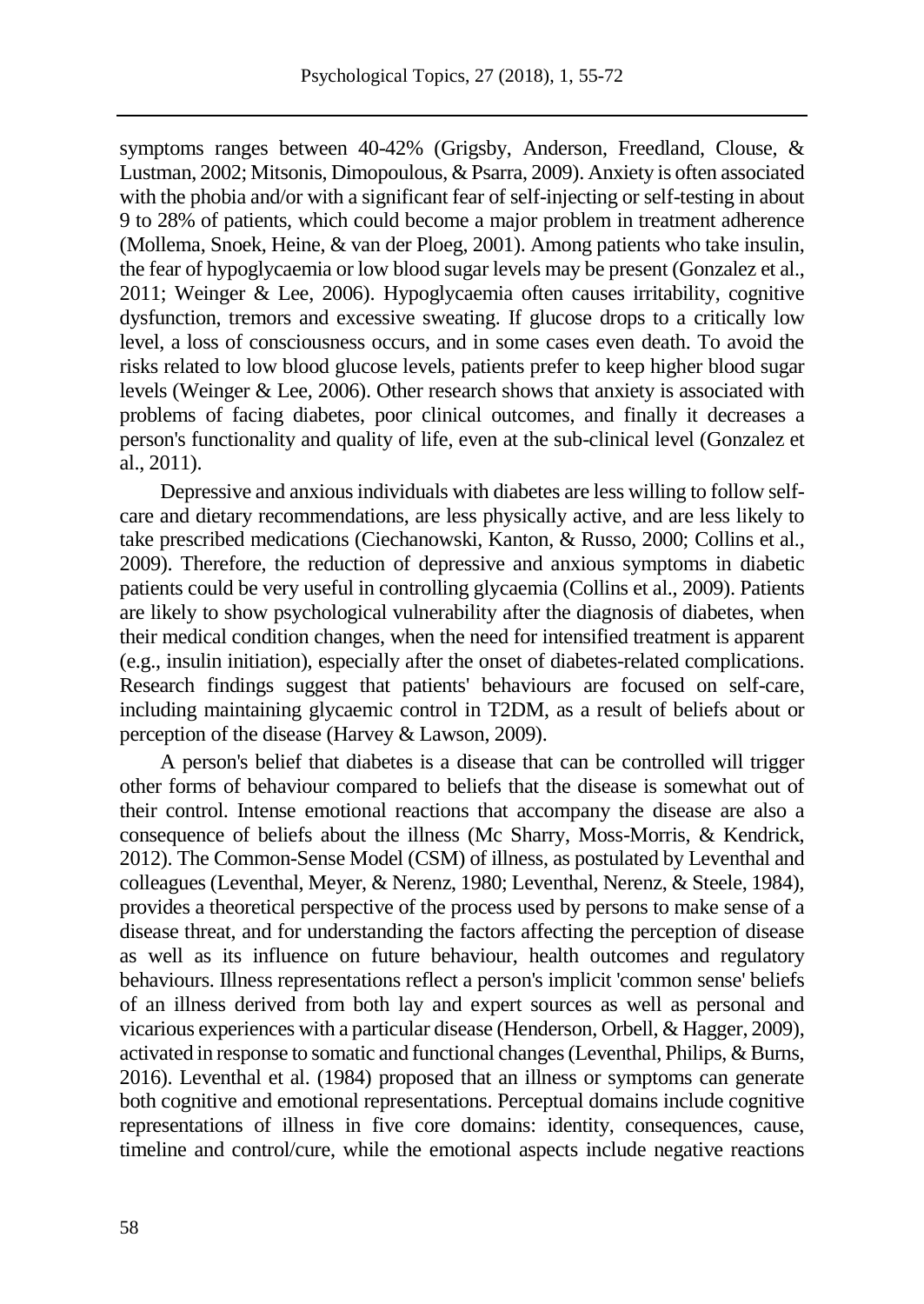such as fear, anger and distress, anxiety or depression (Broadbent, Petrie, Main, & Weinman, 2006; Leventhal et al., 1980, 1984, 2016).

Psychological attributions refer to the possible causes or impacts associated with the development of diabetes. There are internal and external factors that interact and may trigger the disease. The interaction of factors, such as eating habits, lack of rest, exposure to life stressors or bacteria/viruses, increase the sensitivity of a person to disease (Santos, Hurtado-Ortiz, Lewis, & Ramirez-Garcia, 2015). Although some of the causes of disease are external, like viruses or stress, they are simultaneously experienced as an internal state, depending on how the person experiences and interprets them (Lau, Bernard, & Hartman, 1989). Understanding the possible causes of a disease is, according to the CMS model, one of the basic components that characterise the representation of illness (Leventhal et al., 2016).

In this paper we will focus on psychological factors and metabolic outcomes in overweight and obese women and men with type 2 diabetes. Specifically, the aim of this study is to assess the relationship between beliefs about the causes of disease, glycaemic control, and affective status (anxiety and depression) of overweight and obese persons with type 2 diabetes. In line with the review of research findings related to type 2 diabetes and obesity, we expect that the level of anxiety and depression in women with diabetes will depend more on successfulness of glycaemic control and body weight than in men with diabetes. Furthermore, we expect that women with diabetes will attribute disease causes to psychological factors significantly more than men with diabetes.

### **Method**

#### **Participants**

The sample consisted of 88 patients (46 males) with type 2 diabetes (T2DM) who were treated in the Outpatient Clinic for Endocrinology, Diabetes and Metabolic Diseases in the Clinical Medical Centre Rijeka. Patients' body mass index (BMI) ranged from 22.77 to 50.30 kg/m<sup>2</sup> ( $M = 31.38$ ;  $SD = 5.57$ ). Among them, 6.8% had normal weight, 44.3% were overweight, and 48.9% were obese. In accordance with the aim of this study, only overweight and obese patients  $(N = 82)$  were included in further data analyses. In this subsample, the patients' age ranged from 31 to 79 years  $(M = 60.12; SD = 9.81)$ . The average duration of T2DM was 10.67 years (51.9% of subjects have had T2DM for up to 10 years, 18.5% of subjects have had T2DM for up to 15 years, while 11.1% of subjects have been suffering from T2DM for more than 20 years). Regarding successfulness in glycaemic control, 53.7% patients had poor (HbA1c > 7.5%), and 46.3% patients had good glycaemic control (HbA1c < 7.5%).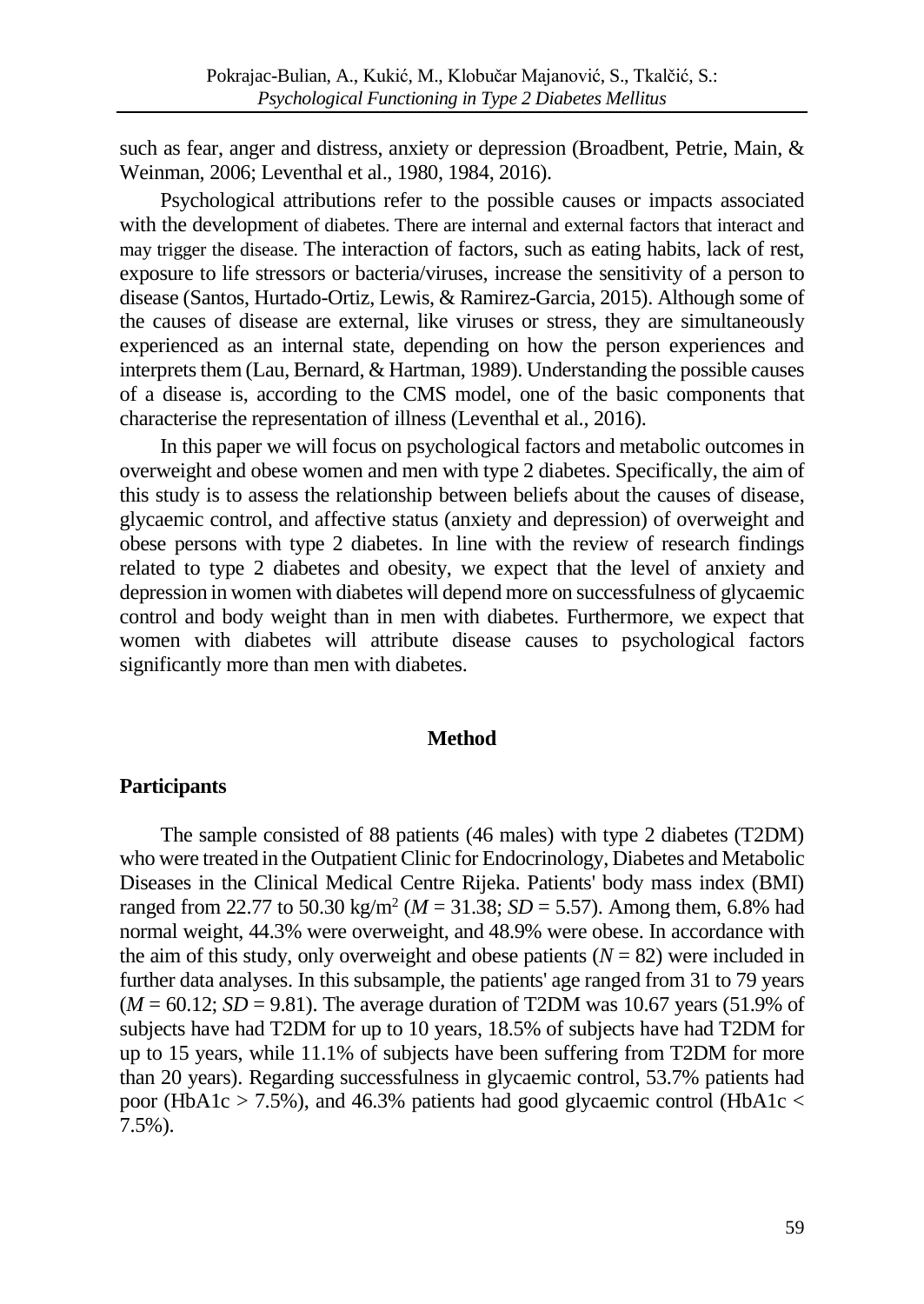### **Measures**

### *Glycaemic Control (HbA1c)*

The level of glycosylated haemoglobin (HbA1c) was used as an indicator of the patients' glycaemic control. The HbA1c test measures the percentage of glucose in the blood joined with the haemoglobin molecule. The values of glycosylated haemoglobin below 7.5% indicate good regulation of glycaemia, while values above 7.5% indicate poor regulation (Berg, 2013).

### *Body Mass Index (BMI)*

Body mass index was used as an indicator of (un)healthy body weight. BMI was calculated by dividing the patient's body weight (in kilograms) by the square of his/her body height (in meters).

### *Self-Assessment Questionnaires*

The patient's perceptions of the causes of illness were evaluated using a subscale "Causes" from the *Revised Illness Perception Questionnaire* (IPQ-R; Moss-Morris et al., 2002), an instrument that evaluates different components of the representation of illness based on Leventhal's Self-Regulatory Model. The subscale "Causes" consists of a list of 18 possible causes of illness. The participants had to indicate what they considered to be the cause(s) of their illness. All items were rated on a 5-point Likert-type scale (from 1 = *strongly disagree* to 5 = *strongly agree*). Following a factor analysis, the authors of the questionnaire suggested that the causes might be divided into four factors: Psychological attributions (6 items; e.g., "Family problems or worries" and "My emotional state"), Risk factors (7 items; e.g., "Alcohol" and "Hereditary"), Immune system factors (3 items; e.g., "A germ or virus" and "Altered immunity") and Accident or chance factors (2 items; "Chance or bad luck" and "Accident or injury") (Moss-Morris et al., 2002). Higher scores on each subscale represent stronger beliefs in a particular type of illness causes. In the present study, Cronbach's alpha coefficients for Psychological attributions, Risk factors, Immune system factors and Accident or chance factors were .73, .41, .44, and .62, respectively. In subsequent data analysis, only the score obtained from the subscale Psychological attributions was used, due to the fact that the reliability coefficient for that subscale was the only satisfactory one.

Symptoms of anxiety and depression were measured by the *Hospital Anxiety and Depression Scale* (HADS; Zigmond & Snaith, 1983). The HADS is a 14-item self-report screening scale. It has two subscales, each consisting of 7 items aimed to assess either symptoms relevant to anxiety (HADS-A) or symptoms relevant to depression (HADS-D) over the period of the past 2 weeks. Participants have rated the items on a 4-point scale (0 through 3). A total score for each subscale is obtained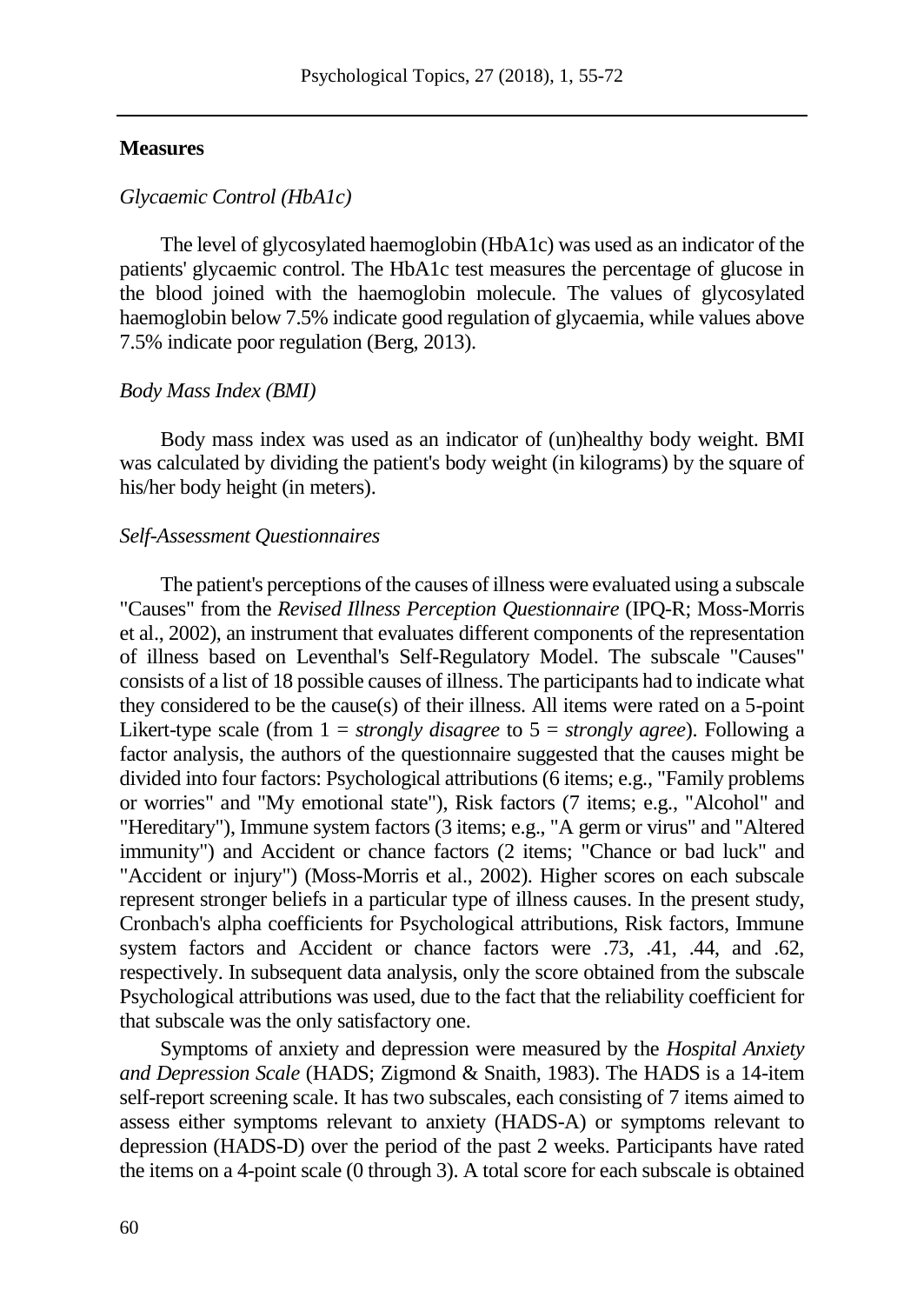by summing the 7 items, with a possible range from 0 to 21. Higher scores represent more symptoms related to anxiety and depression. Generally, a score of 7 or less is considered to be within the normal range, between 8 and 10 is considered as "a possible case", and a score of 11 or more is considered as "a probable case" of anxiety or depression. In this sample, the Cronbach's alpha coefficients for the HADS-A and HADS-D were .84 and .71, respectively.

Questionnaires were translated into Croatian language (two forward and one back translation with adjustment for Croatian population).

### **Procedure**

The data were collected during the patients' visit to the Outpatient Clinic for a medical check-up. The psychologists had them complete the self-assessment questionnaires, and the medical team obtained the height and weight of each participant, as well as the level of glycosylated haemoglobin (HbA1c). The hospital's ethics committee approved the study and a written informed consent was obtained from each participant included in the study.

### **Results**

Statistical analyses were conducted using IBM SPSS Statistics for Windows, Version 20.0 (IBM Corp., 2011).

Means, standard deviations and ranges for psychological measures are presented in Table 1.

Table 1

| Scale name                 | N of items | M     | SD   | Range    |
|----------------------------|------------|-------|------|----------|
| $IPQ-R$                    |            |       |      |          |
| Psychological attributions |            | 17.18 | 4.02 | $9 - 26$ |
| <b>HADS</b>                |            |       |      |          |
| Anxiety                    |            | 5.44  | 3.57 | $0-14$   |
| Depression                 | −          | 4.84  | 3.30 | $0-13$   |

*Means, Standard Deviations and Ranges for all Psychological Measures*

*Note.*IPQ-R -Revised Illness Perception Questionnaire; HADS - Hospital Anxiety and Depression Scale

Regarding the level of anxiety, 76.3% of patients were not anxious, 11.2% showed signs of possible anxiety, and 12.5% of patients had symptoms suggesting probable anxiety. In terms of depressive symptoms, 73.8% of the patients were not depressed, 20.0% had symptoms suggesting possible depression, and 6.2% of the patients had symptoms suggesting probable depression.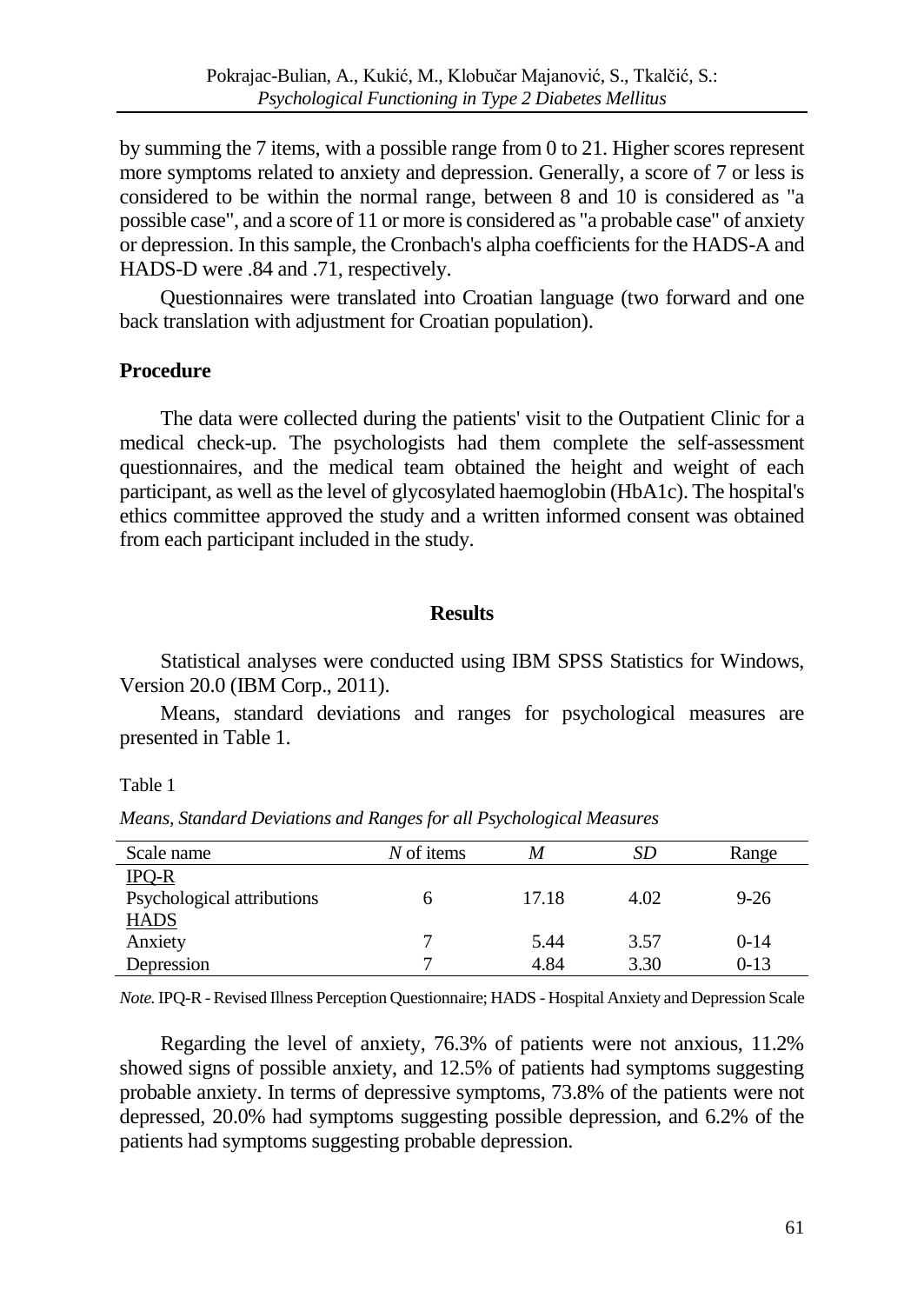To examine the relationship among BMI, HbA1c, psychological attributions, anxiety and depressive symptoms, a correlation analysis was conducted. Pearson correlation coefficients between all variables are presented in Table 2.

### Table 2

### *Correlations between Measured Variables*

| Variables                       | HbA1c | Psychological<br>attributions | Anxiety  | Depression |
|---------------------------------|-------|-------------------------------|----------|------------|
| <b>BMI</b>                      |       | .09                           | .08      | .21        |
| H <sub>b</sub> A <sub>1</sub> c |       | .07                           | $.24*$   | .15        |
| Psychological attributions      |       | $\overline{a}$                | $.58***$ | $.44***$   |
| Anxiety                         |       |                               |          | $.63***$   |

 $p^*$ *p* < .05;  $p^*$  /*p* < .01.

As can be seen in Table 2, no significant correlation between body mass index of patients suffering from T2DM and their level of HbA1c (a measure of glycaemic control) was found. In addition, BMI was not significantly correlated with psychological attributions of illness, anxiety and depressive symptoms. The level of HbA1c was significantly correlated only with anxiety symptoms, but that correlation was weak. Correlation analyses showed that a stronger belief that illness was caused by psychological factors was correlated with more symptoms of anxiety and depression in patients.

Because there were no significant differences  $(p > .05)$  between overweight and obese patients in the level of HbA1c and psychological variables, they were treated as a single group in further analyses.

To examine the effects of glycaemic control (measured by the level of HbA1c) and patient's sex on causal attributions for diabetes, as well as on anxiety and depressive symptoms, separate two-way between-subjects ANOVAs were run for each of the dependent measures. In all of these analyses a 2 (glycaemic control: good versus poor) x 2 (sex: male versus female) between-subjects ANOVA design was used.

In the first ANOVA, psychological attributions were set as the dependent variable. Results revealed that there was a significant main effect of patient's sex on psychological attributions  $(F_{(1,78)} = 4.161, p < .05)$ . Women reported stronger beliefs that psychological factors might have been the cause of their illness than men  $(M_{\text{women}})$  $= 18.15$ ,  $M_{\text{men}} = 16.30$ ). The Partial eta<sup>2</sup> value of 0.051 indicates that 5.1% of the between subjects variance is accounted for by the patient's sex. There was no significant main effect of glycaemic control on psychological attributions, as well as no significant interaction between glycaemic control and sex. The effects of glycaemic control and patients'sex on psychological attributions are shown in Figure 1.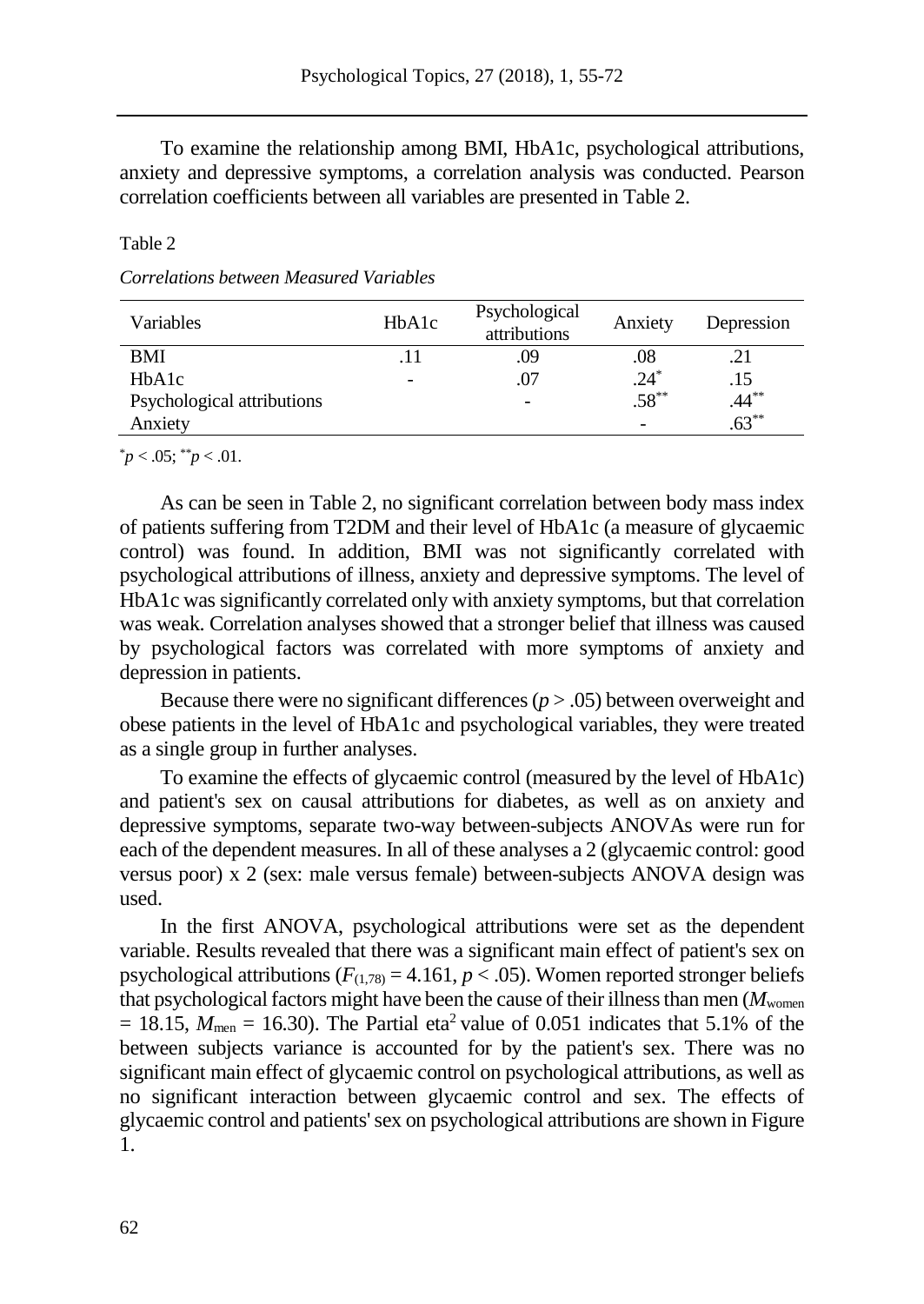

*Figure 1.* Differences in psychological attributions between female and male patients with poor and good glycaemic control.

In the second ANOVA, in which the level of anxiety symptoms was set as the dependent variable, the main effect of patients' sex was again significant ( $F_{(1,76)}$  = 7.523,  $p < .01$ ). Women reported higher levels of anxiety symptoms than men did  $(M_{\text{women}} = 6.60, M_{\text{men}} = 4.38)$ . The Partial eta<sup>2</sup> value of 0.090 indicates that 9% of the between subjects variance is accounted for by the patient's sex. The main effect of glycaemic control was not significant, as well as the interaction between glycaemic control and sex. The effects of glycaemic control and patient's sex on the level of anxiety symptoms are shown in Figure 2.



*Figure 2.* Differences in anxiety symptoms between female and male patients with poor and good glycaemic control.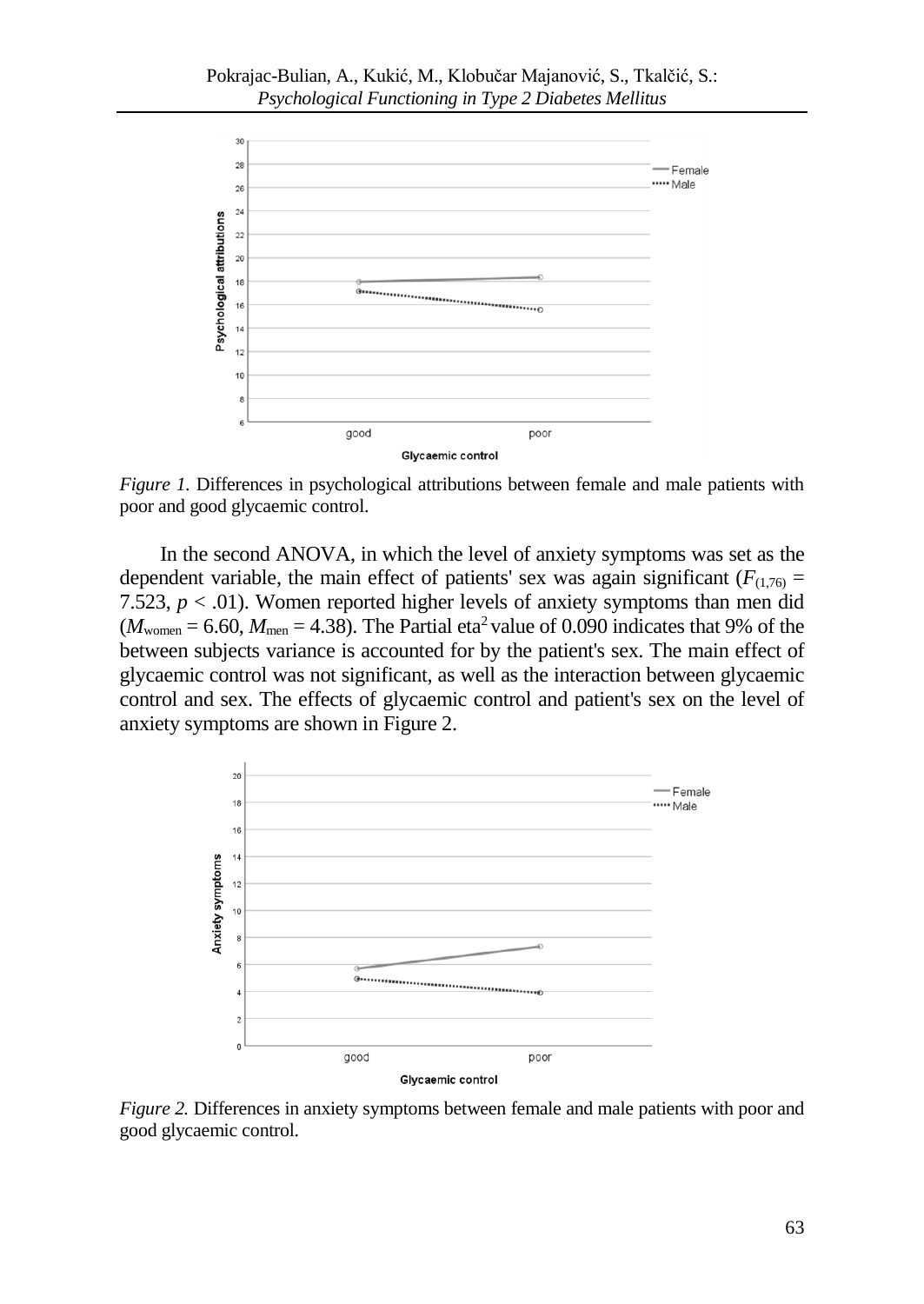In the third ANOVA, in which the level of depressive symptoms was set as the dependent variable, there were no significant main effects of glycaemic control and sex, as well as no significant interaction between glycaemic control and sex, which, however, approached significance  $(F_{(1,76)} = 3.319, p = .072)$ . The Partial eta<sup>2</sup> value of 0.042 indicates that 4.2% of the between subjects variance is accounted for by glycaemic control x sex interaction.



*Figure 3.* Differences in depressive symptoms between female and male patients with poor and good glycaemic control.

### **Discussion**

The aim of this study was to explore the relationship between beliefs about the causes of disease, glycaemic control and affective status in overweight and obese persons with type 2 diabetes. The results show that anxiety is associated with poorer disease control and psychological attributions related to the cause of the illness. We assume that the presence of anxiety in patients with T2DM could lead to difficulties in dealing with diabetes, worse clinical outcomes, reduced functionality and diminished overall quality of life (Gonzalez et al., 2011). The main findings of this study are in line with other research results confirming that the reduction of anxiety symptoms could be very useful in glycaemia regulation (Collins et al., 2009). In our sample, almost one quarter of patients show possible or probable anxiety, which is greater than in the general population but somewhat lower than found in other studies (Collins et al., 2009; Lloyd et al., 2000). Interestingly, in the context of the association of anxiety symptoms with psychological attributions, more anxiety symptoms are present in those patients who attribute the cause of their illness to negative thoughts about the illness, family problems or problems caused by the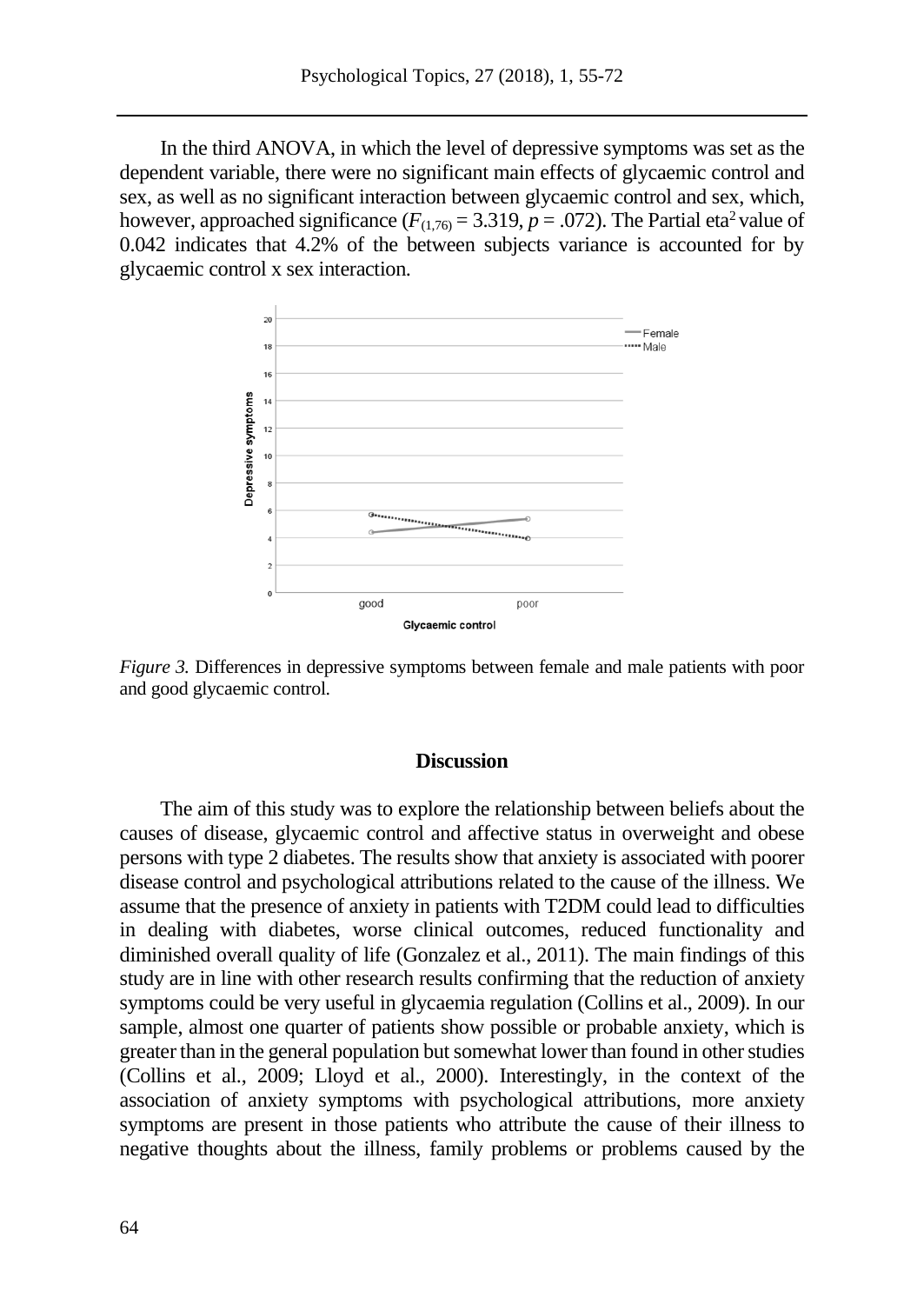disease, their emotional state, personality, and perception of the stressfulness of certain situations. The lack of a person's capacity to use coping strategies directed to problem solving generates fear, loneliness, and increases anxiety. Furthermore, negative thoughts that cause unpleasant emotions boost the anxiety even more. The more anxious a person is his/her coping with the disease worsens and he/she enters into a vicious cycle of anxiety maintenance, which makes it difficult to regulate glycaemia. The results of this study have also shown that the use of psychological attributions in understanding diabetes was associated with a more frequent experience of depressive symptoms. Depression is primarily associated with psychological attributions related to beliefs that bad and negative things will happen in a person's life or that the disease is caused by family problems and concerns, as well as mood states such as feeling down, lonely and anxious. This negative mental attitude is associated with a sense of helplessness, which is consistently related to increased risk of complications in diabetes and nonadherence to prescribed therapy, as frequently shown in various studies (de Groot et al., 2001; Gonzalez et al., 2008; Lustman et al., 2000). In our sample, 20% of patients reported possible symptoms and 6% probable symptoms of depression, which is significantly more than in other studies (Collins et al., 2009). Van Dooren et al. (2016) believe that a person's own awareness of diabetes can contribute to higher levels of depressive symptoms, and therefore one must deal with chronic illness or its complications. Type 2 diabetes self-management represents a burden for the patients; it requires discipline and perseverance in everyday activities, such as maintaining a particular diet, regular exercise, enough rest, taking prescribed medication and monitoring glucose levels. Insulin therapy is particularly demanding and is associated with elevated psychological distress (Delahanty et al., 2007). Additionally, complications caused by diabetes may also cause functional impairments such as reduced mobility, visual impairment, fatigue, and pain, further disturbing/reducing patients' quality of life (van Dooren et al., 2016).

In explaining psychological distress, particularly depression in diabetic patients, it is important to emphasize the possible biological mechanisms as well. Cerebrovascular disease may be a causal or vulnerability factor in the onset of depression in diabetic persons. The hypothesis of "vascular depression" refers to the possibility that brain damage, especially frontal lobe damage caused by small vessel disease, could be related to the presence of depressive symptoms (Alexopoulos et al., 1997; Krishnan, Hays, & Blazer, 1997). Also, a higher level of arterial stiffening, which is an early phenomenon in the development of cardiovascular disease, rapidly develops in T2DM, but more often in depressed individuals. Another hypothesis emphasizes the importance of the systemic low-grade inflammation as a key factor in the development of cardiovascular disorders, which is very common in T2DM, but also plays a significant role in the aetiology of depression and obesity (Taylor, Aizenstein, & Alexopoulos, 2013). Bot et al. (2013) assume that the blood glucose level itself may be a compelling regulator for mood states as well. Prolonged hyperglycaemia or hypoglycaemia are able to induce negative emotional states in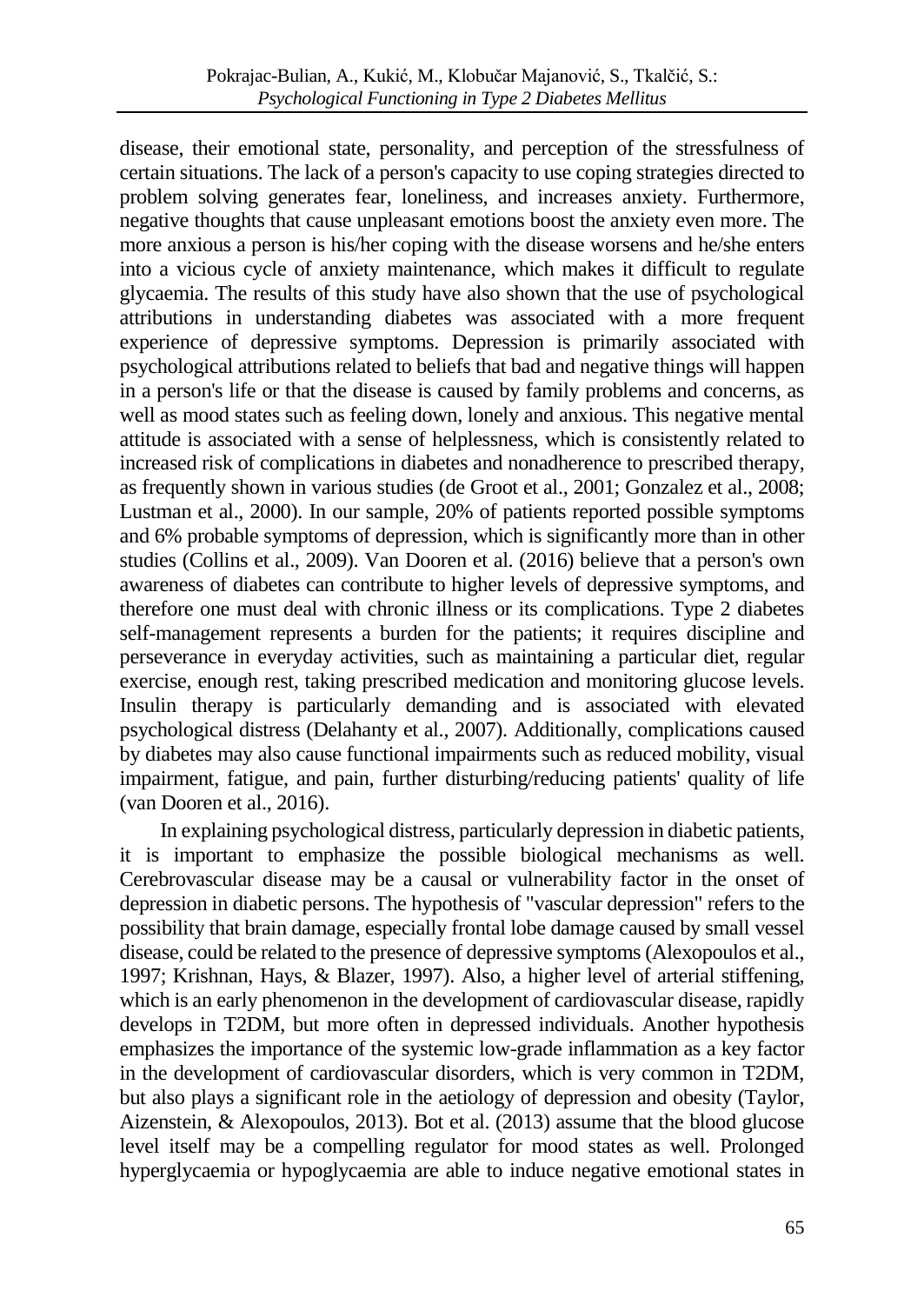T2DM. Furthermore, recent findings stress the important role of brain-gut communication, or more precisely the brain-gut-islet connection, in pathogenesis of obesity and type 2 diabetes (Woods, Benoit, & Clegg, 2006). A new perspective for developing efficient and precise therapeutics for metabolic diseases has arisen from this fact (Clemmensen et al., 2017). It includes not only pharmacotherapeutics, but also psychological and cognitive interventions aimed at intervening between the affective-cognitive system of the brain and the gut/islet miscommunication.

### **Sex Differences in Psychological Attribution, Anxiety, Depression and Glycaemic Control**

As expected, women in this study in a larger degree believe that psychological factors have led to the development of their diabetes than men, regardless of whether their glycaemic control is good or bad. Women choose more often psychological causes (e.g., stress/worry, emotional state, family problems) as the main contributors to the development of their T2DM. Concha, Mayer, Mezuk, and Avula (2016) found that, accompanied by hereditary causes and an unhealthy lifestyle, the concept of stress or negative emotions emerged as a significant direct and indirect link to the onset of diabetes in the Hispanic/Latino patients. The authors used a qualitative research design and have conducted interviews with patients in order to understand the cause of T2DM. Content analyses revealed the role of emotional distress in disengagement or as an obstacle to self-care activities in diabetes. Although we have not conducted interviews with our patients, the results of this study support the idea that discussing about the psychological causes of their illness may be a useful technique for women with diabetes and help them achieve greater adherence to treatment, increasing the likelihood of maintaining self-care activity and consequently achieving better regulation of glycaemia, and better quality of life.

Women are also significantly more anxious than men, regardless of glycaemic control. The explanation can be found in the fact that we have included in the study exclusively overweight and obese patients. A sedentary lifestyle that leads to obesity has negative effects on psychological well-being. Obese and overweight people often avoid physical activity, partly because it is harder for them to do exercise, and partly because of the shame associated with their body. Dunn, Trivedi, Kampert, Clark, and Chambliss (2005) found that physical activity alleviates anxiety through shifting attention from negative thoughts and worries, increasing the possibilities of social contacts, and changing the biochemistry of the brain and, consequently, favourably affecting mood. This finding helps to understand the relationship between anxiety and sedentary lifestyle, which leads to obesity. The relationship can also be observed inversely, since psychological disturbances can also lead to weight gain. For example, research has shown that anxious people exaggerate intake of food, especially socially anxious individuals, which in some of them may result in obesity (Dunn et al., 2005). We can suppose that the negative consequences of being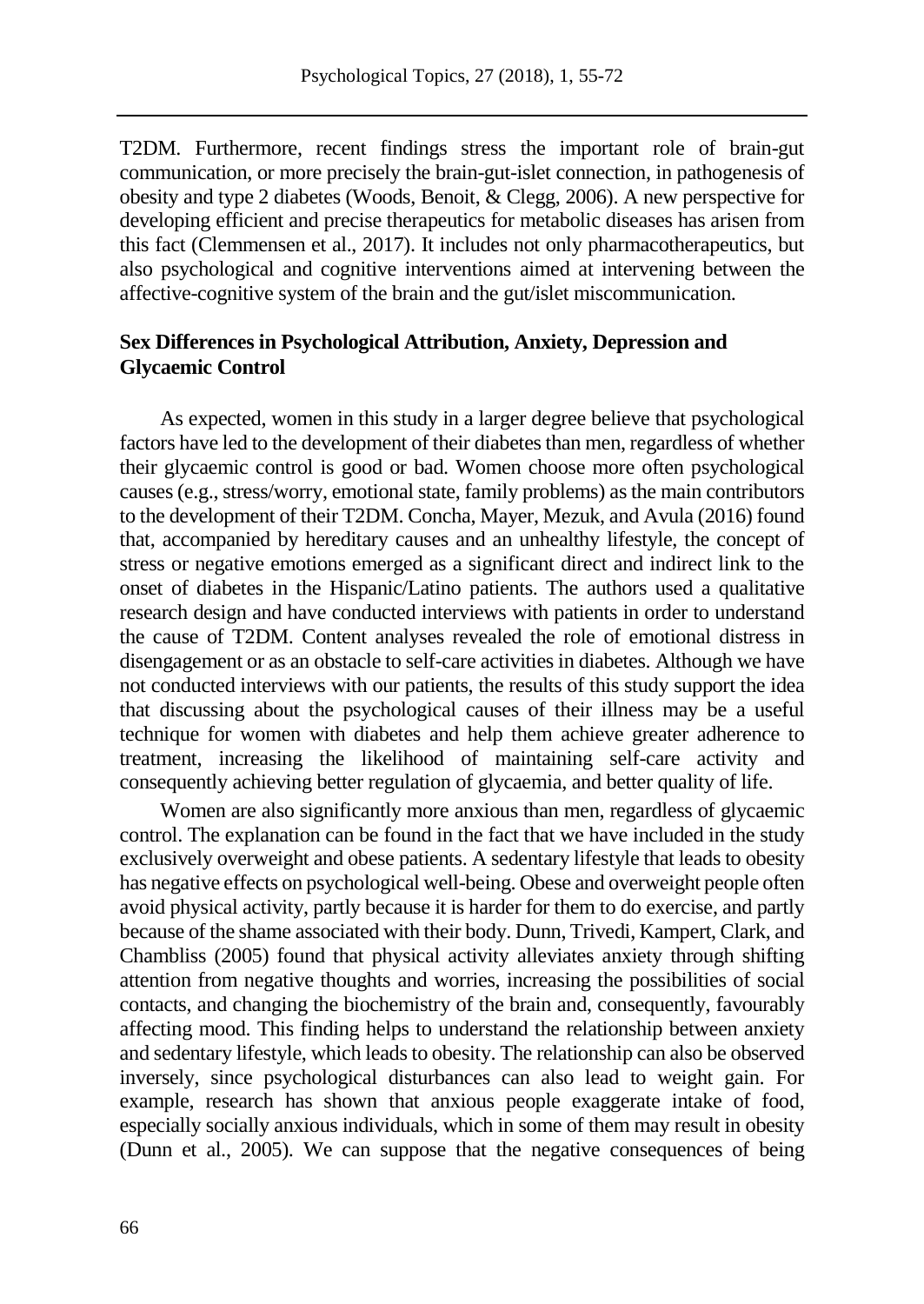overweight are greater for women because body dissatisfaction and overweightness can increase anxiety, especially in women who constantly worry about their own health.

Interestingly, there were no significant differences in depressive symptoms between patients with good and bad glycaemic control. However, it is important to stress the unexpected finding of this study related to the marginally significant interaction effect of sex and glycaemic control ( $p < .073$ ; Partial eta<sup>2</sup> = 0.042). It means that men with good glycaemic control express more depressive symptoms compared to women with good glycaemic control and men with bad glycaemic control. Of course, the clinical relevance of this result should be interpreted with caution. However, this result emphasises the need for a different and individualised approach to male and female patients with T2DM. Men with good glycaemic control are at a greater risk of developing depressive symptoms (probably due to emotional engagement in disease control that can trigger the feeling of helplessness and unhappiness, as stated in the following item: *Because of illness I cannot enjoy the things I have previously enjoyed or have to give up on a common lifestyle or I can no longer enjoy my favourite food*). Therefore, more attention should be paid to accompanying negative mood in men with good glycaemic control and women in general, regardless of the successfulness of their glycaemic control.

### **Limitations and Contribution of this Study**

Of course, the results of this preliminary study should be interpreted with caution. A relatively small sample size is the most significant limitation of the study, making generalizations difficult and affecting external validity. No causal conclusions can be made, as the study is correlational in nature. But there are some advantages of the study. First, our sample consists of an equal number of men and women, allowing us to explore gender differences in psychological and biological variables. Second, our sample consists of overweight and obese patients with diabetes, which is the most common co-morbidity, nowadays gaining epidemic proportions. And third, although a great number of studies from different countries investigate the Leventhal CSM model with patients with various diseases, similar studies in Croatia are very rare, especially with obese patients with diabetes. This study links obesity and type 2 diabetes and explores some of the variables related to both conditions because the precise mechanisms linking the two conditions still remain unclear.

The presented results provide support to an individualised approach to overweight and obese women and men with diabetes, which could improve patients' care and enhance health outcomes. One of the most important aspects of communication with this group of patients is to understand patients' beliefs about the causes of their disease as well as accompanying emotional states. This would be of significant value in understanding patients' strengths and obstacles for using self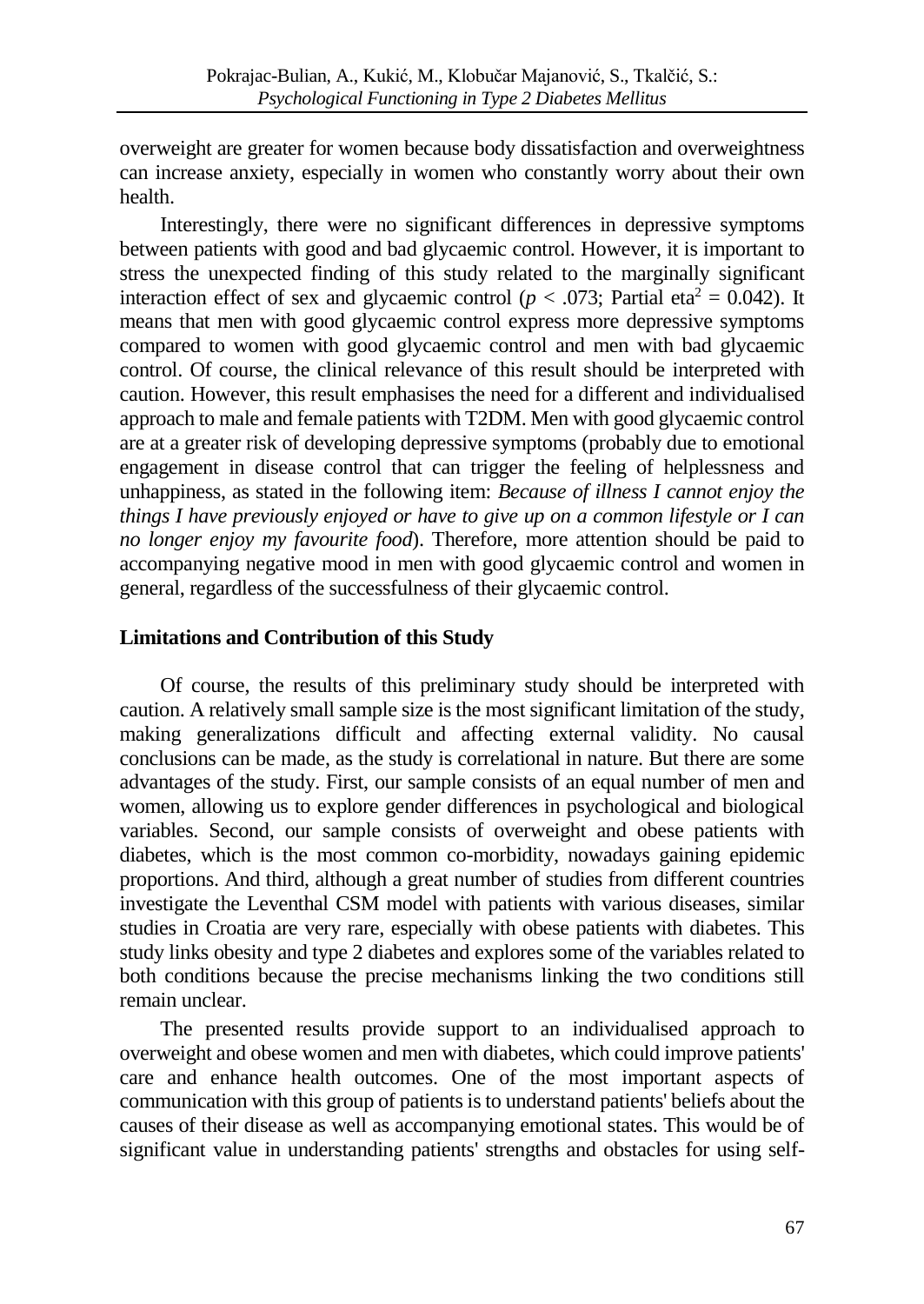management strategies in glycaemic and weight control. To summarise, this preliminary study contributes to the understanding of possible effective interventions including an approach more tailored to women and men with both conditions.

#### **References**

- Alexopoulos, G. S., Meyers, B. S., Young, R. C., Campbell, S., Silbersweig, D., & Charlson, M. (1997). 'Vascular depression' hypothesis. *Archives of General Psychiatry, 54*(10), 915-922.
- American Diabetes Association (2018). Glycemic targets: Standards of medical care in diabetes-2018. *Diabetes Care, 41*(Suppl 1), S55-S64.
- Anderson, R. J., Freedland, K. E., Clouse, R. E., & Lustman, P. J. (2001). The prevalence of comorbid depression in adults with diabetes: A meta-analysis. *Diabetes Care, 24*, 1069- 1078.
- Berg, J. P. (2013). HbA1c as a diagnostic tool in diabetes mellitus. *Norsk Epidemiologi, 23*(1), 5-8.
- Berghoefer, A., Pischon, T., Reinhold, T., Apovian, C. M., Sharma, A. M., & Willich, S. N. (2008). Obesity prevalence from a European perspective: A systematic review. *BMC Public Health, 8*, 200.
- Bot, M., Pouwer, F., de Jonge, P., Tack, C. J., Geelhoed-Duijvestijn, P. H., & Snoek, F. J. (2013). Differential associations between depressive symptoms and glycaemic control in outpatients with diabetes. *Diabetic Medicine, 30*(3), e115-122. doi:10.1111/dme. 12082
- Broadbent, E., Petrie, K. J., Main, J., & Weinman, J. (2006). The Brief Illness Perception Questionnaire. *Journal of Psychosomatic Research, 60*, 631-637.
- Ciechanowski, P. S., Kanton, W. J., & Russo, J. E. (2000). Depression and diabetes: Impact of depressive symptoms on adherence, function, and costs. *Archives of Internal Medicine, 160*, 3278-3285.
- Clemmensen, C., Müller, T. D., Woods, S. C., Berthoud, H.-R., Seeley, R. J., & Tschöp, M. T. (2017). Gut-brain cross-talk in metabolic control. *Cell, 168*, 758-774. doi:10.1016/ j.cell.2017.01.025
- Collins, M. M., Corcoran, P., & Perry, I. J. (2009). Anxiety and depression symptoms in patients with Diabetes. *Diabetic Medicine, 26*, 153-161.
- Concha, J. B., Mayer, S. D., Mezuk, B. R., & Avula, D. (2016). Diabetes causation beliefs among Spanish-speaking patients. *The Diabetes EDUCATOR, 42*(1), 116-125.
- Croatian Institute of Public Health (2016). *Croatian health statistics yearbook 2016*. Zagreb: Croatian Institute of Public Health.
- Dede, A. D., Tournis, S., Dontas, I., & Trovas, G. (2014). Type 2 diabetes mellitus and fracture risk. *Metabolism, 63*(12), 1480-1490.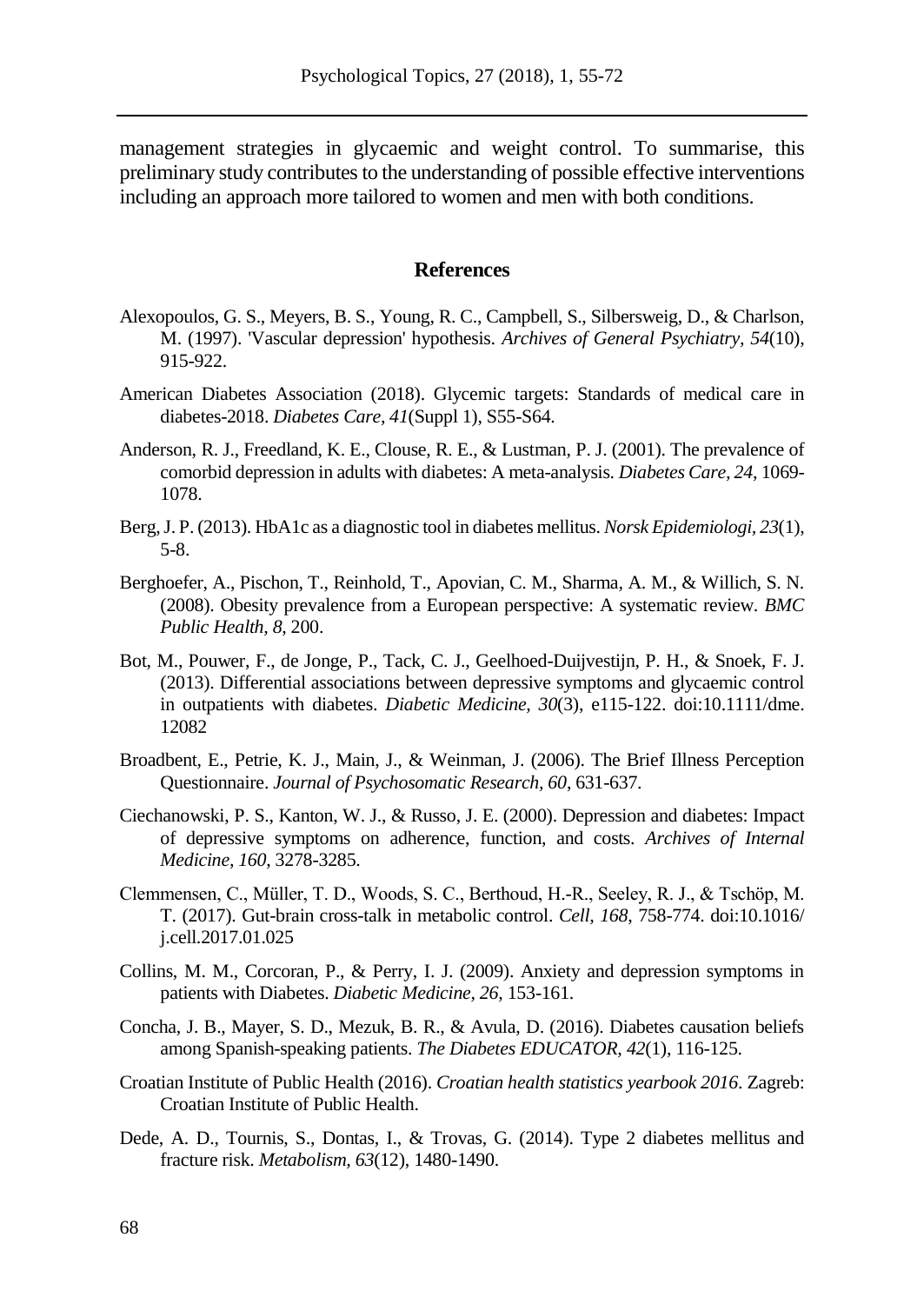- de Groot, M., Anderson, R., Freedland, K. E., Clouse, R. E., & Lustman, P. J. (2001). Association of depression and diabetes complications: A meta-analysis. *Psychosomatic Medicine, 63*, 619-630.
- Delahanty, L. M., Grant, R. W., Wittenberg, E., Bosch, J. L., Wexler, D. J., Cagliero, E., & Meigs, J. B. (2007). Association of diabetes-related emotional distress with diabetes treatment in primary care patients with Type 2 diabetes. *Diabetic Medicine, 24*(1), 48- 54. doi:10.1111/j.1464-5491.2007.02028.x
- Dunn, A. L., Trivedi, M. H., Kampert, J. B., Clark, C. G., & Chambliss, H. O. (2005). Exercise treatment for depression: Efficacy and dose response. *American Journal of Preventive Medicine, 28*, 1-8.
- Egede, L. E., Zheng, D., & Simpson, K. (2002). Comorbid depression is associated with increased health care use and expenditures in individuals with diabetes. *Diabetes Care, 25*, 464-470.
- Everard, A., & Cani, P. D. (2013). Diabetes, obesity and gut microbiota. *Best Practice & Research Clinical Gastroenterology, 27*, 73-83.
- Giovannucci, E., Harlan, D. M., Archer, M. C., Bergenstal, R. M., Gapstur, S. M., Habel, L. A., Pollak, M., … Yee, D. (2010). Diabetes and cancer. A consensus report. *Diabetes Care, 33*(7), 1674-1685.
- Gonzalez, J. S., Peyrot, M., McCarl, L., Collins, E., Serpa, L., Mimiaga, M., & Safren, S. A. (2008). Depression and diabetes treatment nonadherence: A meta-analysis. *Diabetes Care, 31*, 2398-2403.
- Gonzalez, J. S., Esbitt, S. A., Schneider, H. E., Osborne, P. J., & Kupperman, E. G. (2011). Psychological issues in adults with type 2 diabetes. In S. Pagoto (Ed.), *Psychological co-morbidities of physical illness: A behavioral medicine perspective* (pp. 73-122). New York, NY: Springer.
- Grigsby, A. B., Anderson, R. J., Freedland, K. E., Clouse, R. E., & Lustman, P. J. (2002). Prevalence of anxiety in adults with diabetes: A systematic review. *Journal of Psychosomatic Research, 53*(6), 1053-1060.
- Harkness, E., Macdonald, W., Valderas, J., Coventry, P., Gask, L., & Bower, P. (2010). Identifying psychosocial interventions that improve both physical and mental health in patients with diabetes: A systematic review and meta-analysis. *Diabetes Care, 33*, 926- 930.
- Harvey, J. N., & Lawson, V. L. (2009). The importance of health belief models in determining self-care behaviour in diabetes. *Diabetic Medicine, 26*(1), 5-13.
- Henderson, C. J., Orbell, S., & Hagger, M. S. (2009). Illness schema activation and attentional bias to coping procedures. *Health Psychology, 28*(1), 101-107.
- IBM Corp. (2011). *IBM SPSS Statistics for Windows*, Version 20.0. Armonk, NY: IBM Corp.
- Jeffcoate, S. L. (2004). Diabetes control and complications: The role of glycated haemoglobin, 25 years on. *Diabetic Medicine, 21*(7), 657-665.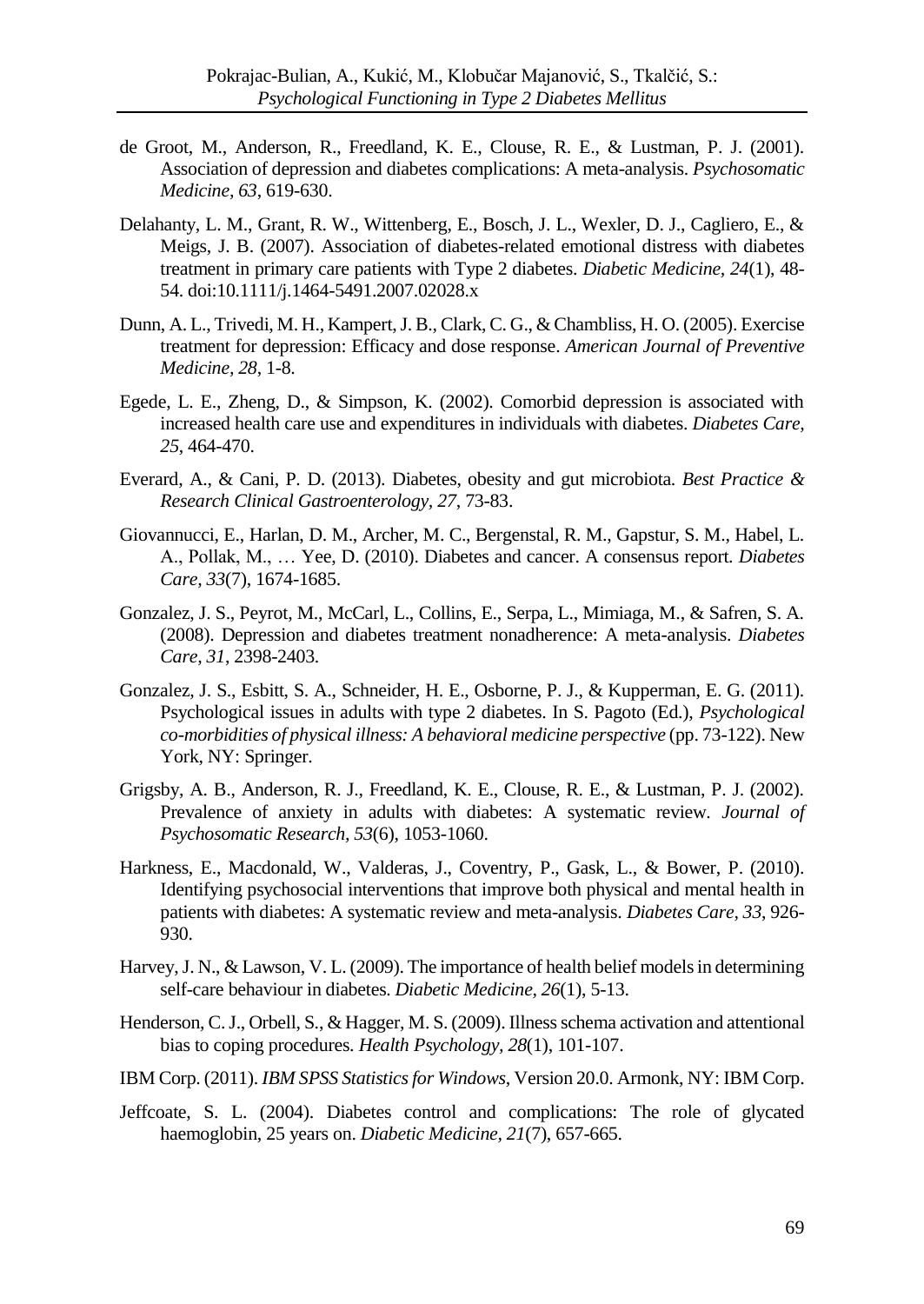- Krishnan, K. R., Hays, J. C., & Blazer, D. G. (1997). MRI-defined vascular depression. *The American Journal of Psychiatry, 154*(4), 497-501.
- Lau, E., Carvalho, D., Pina-Vaz, C., Barbosa, J. A., & Freitas, P. (2015). Beyond gut microbiota: Understanding obesity and type 2 diabetes. *Hormones, 14*(3), 358-369. doi: 10.14310/horm.2002.1571
- Lau, R. R., Bernard, T. M., & Hartman, K. A. (1989). Further explorations of common-sense representations of common illnesses. *Health Psychology, 8*(2), 195-219.
- Leventhal, H., Meyer, D., & Nerenz, D. (1980). The common sense representation of illness danger. In S. Rachman (Ed.), *Contributions to medical psychology* (pp. 7-10). New York: Pergamon Press.
- Leventhal, H., Nerenz, D. R., & Steele, D. J. (1984). Illness representation and coping with health threats. In A. Baum, S. E. Taylor, & J. E. Singer (Eds.), *Handbook of psychology and health* (pp. 219-252). New York: Lawrence Erlbaum Associates.
- Leventhal, H., Philips, L. A., & Burns, E. (2016). Modelling management of chronic illness in everyday life: A common-sense approach. *Psychological Topics, 25*(1), 1-18.
- Lin, E. H., Korff, M. V., Alonso, J., Angermeyer, M. C., Anthony, J., Bromet, E., … Williams, D. (2008). Mental disorders among persons with diabetes - Results from the World Mental Health Surveys. *Journal of Psychosomatic Research, 65*, 571-580.
- Lloyd, C. E., Dyer, P. H., & Barnett, A. H. (2000). Prevalence of symptoms of depression and anxiety in a diabetes clinic population. *Diabetic Medicine, 17*, 198-202.
- López-Jiménez, F., & Cortés-Bergoderi, M. (2011). Obesity and the heart. *Revista Española de Cardiología, 64*(2), 140-149.
- Lustman, P. J., Anderson, R. J., Freedland, K. E., de Groot, M., Carney, R. M., & Clouse, R. E. (2000). Depression and poor glycemic control: A meta-analytic review of the literature. *Diabetes Care, 23*, 934-942.
- Mc Sharry, J. R. Moss-Morris, R., & Kendrick, T. (2011). Illness perceptions and glycaemic control in diabetes: A systematic review with meta-analysis. *Diabetic Medicine, 28*, 1300-1310.
- Mezuk, B., Eaton, W. W., Albrecht, S., & Golden, S. H. (2008). Depression and type 2 diabetes over the lifespan: A meta-analysis. *Diabetes Care, 31*(12), 383-390.
- Mitsonis, C., Dimopoulous, N., & Psarra, V. (2009). Clinical implications of anxiety in diabetes: A critical review of the evidence base. *European Psychiatry, 24*(1), 526.
- Mollema, E. D., Snoek, F. J., Heine, R. J., & van der Ploeg, H. M. (2001). Phobia of selfinjecting and self-testing in insulin-treated diabetes patients: Opportunities for screening. *Diabetic Medicine, 18*(8), 671-674.
- Moss-Morris, R., Weinman, J., Petrie, K. J., Horne, R., Cameron, L. D., & Buick, D. (2002). The Revised Illness Perception Questionnaire (IPQ-R). *Psychology and Health, 17*, 1- 16.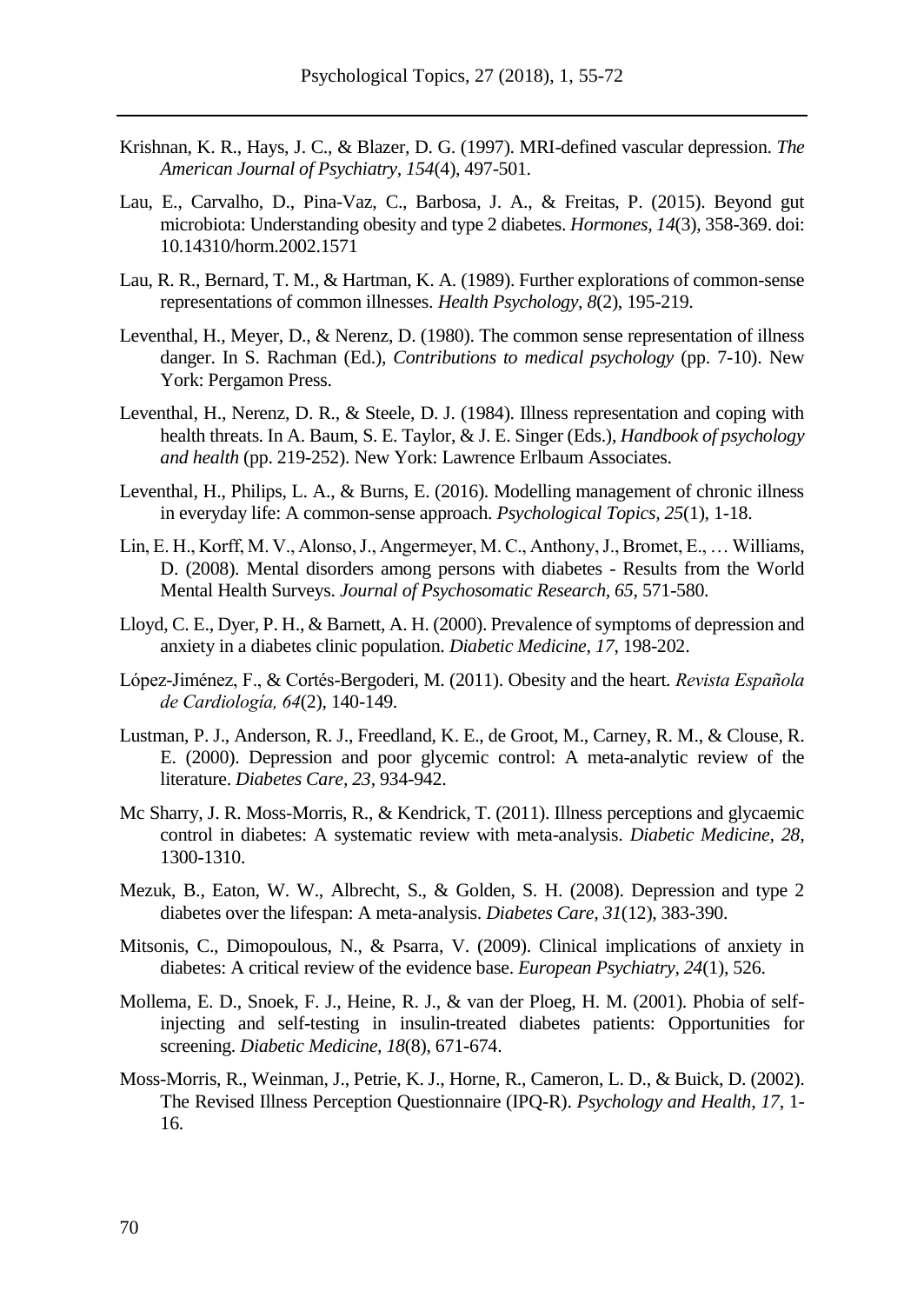- Musić Milanović, S. (2010). *Demografske, bihevioralne i socioekonomske odrednice debljine odraslih u Hrvatskoj* (Neobjavljena doktorska disertacija). Sveučilište u Zagrebu, Medicinski fakultet, Zagreb.
- Piette, J. D., Richardson, C., & Valenstein, M. (2004). Addressing the needs of patients with multiple chronic illnesses: The case of diabetes and depression. *The American Journal of Managed Care, 10*, 152-162.
- Santos, S. J., Hurtado-Ortiz, M. T., Lewis, L., & Ramirez-Garcia, J. (2015). Common sense illness beliefs of diabetes among at-risk Latino college students. *American Journal of Health Studies, 30*(1), 13-22.
- Taylor, W. D., Aizenstein, H. J., & Alexopoulos, G. S. (2013). The vascular depression hypothesis: Mechanisms linking vascular disease with depression. *Molecular Psychiatry, 18*(9), 963-974. doi:10.1038/mp.2013.20
- van Dieren, S., Beulens, J. W., van der Schouw, Y. T., Grobbee, D. E., & Neal, B. (2010). The global burden of diabetes and its complications: An emerging pandemic. *European Journal of Cardiovascular Prevention & Rehabilitation, 17*(1), S3-S8.
- van Dooren, F. E. P., Denollet, J., Verhey, F. R. J., Stehouwer, C. D. A., Sep, S. J. S., Henry, R. M. A., … Schram, M. T. (2016). Psychological and personality factors in type 2 diabetes mellitus, presenting the rationale and exploratory results from The Maastricht Study, a population-based cohort study. *BMC Psychiatry*, *16*, 17. doi:10.1186/s12888- 016-0722-z
- Weinger, K., & Lee, J. (2006). Psychosocial and psychiatric challenges of diabetes mellitus. *The Nursing Clinics of North America, 41*(4), 667-680.
- Woods, S. C., Benoit, S. C., & Clegg, D. J. (2006). The brain-gut-islet connection. *Diabetes, 55*, S114-S121.
- World Health Organization (2015). *Health in 2015: From MDGs, millennium development goals to SDGs, sustainable development goals*. Retrieved from http://www.who.int/ gho/publications/mdgs-sdgs/en/
- Zhang, X., Norris, S. L., Gregg, E. W., Cheng, Y. J., Beckles, G., & Kahn, H. S. (2005). Depressive symptoms and mortality among persons with and without diabetes. *American Journal of Epidemiology, 161*, 652-660.
- Zhang, P., Zhang, X. Z., Brown J., Vistisen, D., Sicree, R., Shaw, J., & Nichols, G. (2010). Global healthcare expenditure on diabetes for 2010 and 2030. *Diabetes Research and Clinical Practice, 87*, 293-301.
- Zigmond, A. S., & Snaith, R. P. (1983). The Hospital Anxiety and Depression Scale. *Acta Psychiatrica Scandinavica, 67*, 361-370.
- Zimmet, P. Z. (2017). Diabetes and its drivers: The largest epidemic in human history? *Clinical Diabetes and Endocrinology, 18*(3), 1.
- Zimmet, P. Z., Magliano, D. J., Herman, W. H., & Shaw, J. E. (2014). Diabetes: A 21st century challenge. *The Lancet Diabetes & Endocrinology, 2*, 56-64.